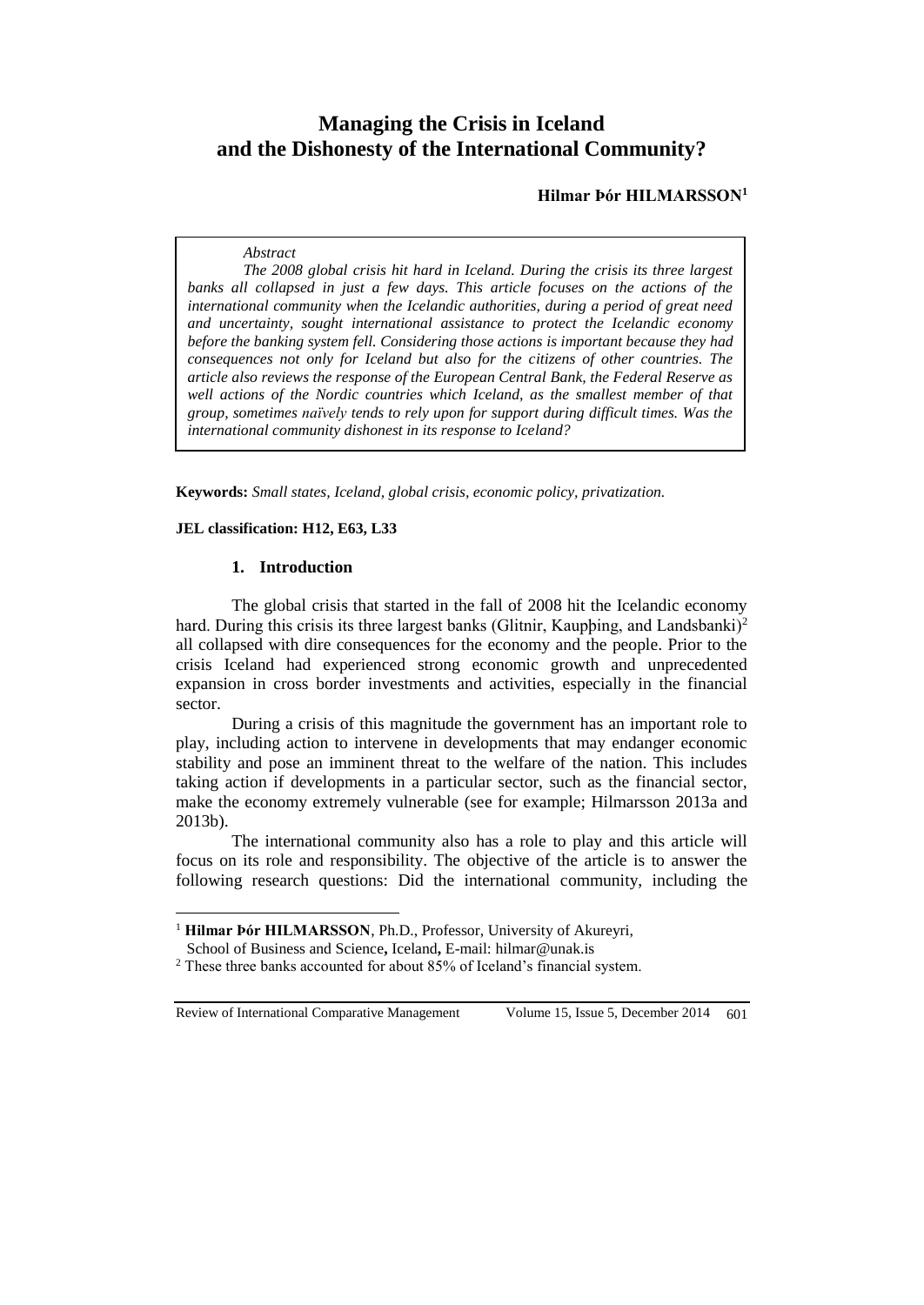European Union, take appropriate action when the Icelandic banks expanded with investments and operations overseas? Was inaction a problem? Can the international community be charged with attempting to fake reality, i.e. pretend that Iceland had responsibilities that it did not have? Is it possible that the international community was honest but demonstrated incompetence and is therefore not trustworthy?

The foreign officials discussed in this article are primarily central bank officials (as well as representatives of international organizations, including the European Union and international financial institutions). All these officials are mentioned in the report of the Special Investigation Commission of the Parliament of Iceland published in April 2010.

The methodology used in this article is the case study method. Compared to other research methods, a case study enables the researcher to examine the issues involved in greater depth. According to Yin (Yin, 2009, pp. 101-102) six sources of evidence are most commonly used in case studies. These are: documentation, archival records, interviews, direct observations, participant-observation, and physical artifacts. Each of these sources has advantages and disadvantages and according to Yin one should "note that no single source has a complete advantage over all the others. In fact, the various sources are highly complementary, and a good case study will therefore want to use as many sources as possible" (Yin, 2009, p. 101). Among the sources of evidence used for the analysis in this article are documentation/secondary data, including reports and scholarly literature, articles and books. The author also exchanged emails with scholars in the field of economics, political science, public administration and philosophy/ethics. These communications when referred to are documented in footnotes. Direct observation also plays a role in this article as the author draws on his experience and observations while living in Iceland prior to and during the crisis. However, preference was given to using well documented evidence that is publicly available and listed in the references. This case study does not present results that can be evaluated on the basis of statistical significance and one should be careful about generalizing or projecting the findings of one case study onto another case or situation. However, some lessons from the study could have wider relevance than for Iceland only. This is especially true for small countries with a large banking sector, using their own currency, and with limited fiscal space to support the banks during a crisis.

# **2. Definitions and some theoretical considerations**

A number of experts, local and international, commented on the viability of the Icelandic banking system as well as on the soundness of the government's macroeconomic policies both prior to the banks' collapse as well as after their collapse in October 2008 (see, for example: Aliber, 2008; Buiter and Sibert, 2008a and 2008b; Daníelsson and Zoega, 2009; Danske Bank, 2006; Eggertsson and Herbertsson, 2009; Flannery, 2009; Herbertsson and Mishkin, 2006; Jännäri, 2009;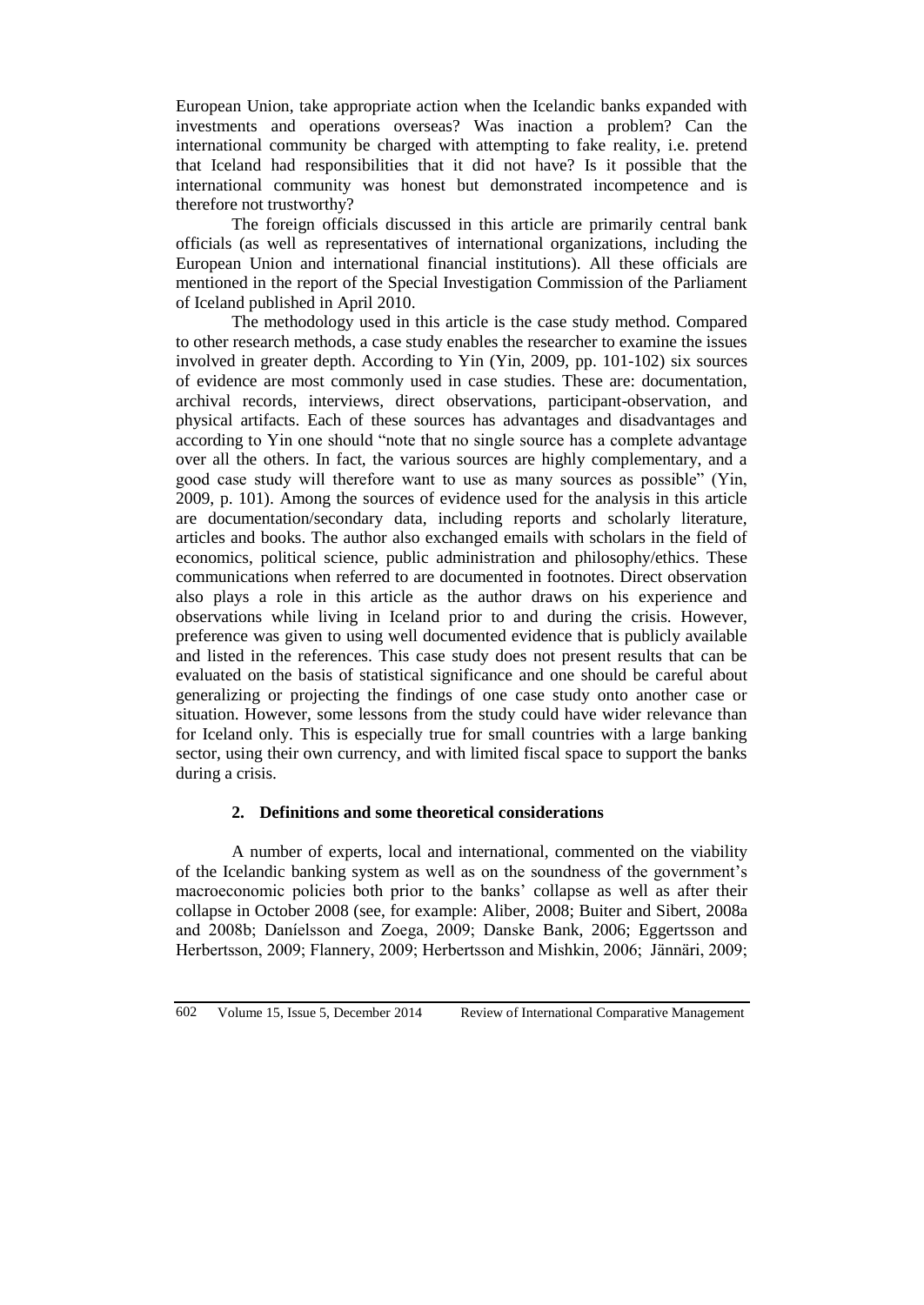Portes, 2008; Portes and Baldursson, 2007). It is useful to recall the remarks made prior to the collapse as they may have influenced government action as well as comments made after the collapse to see what lessons may have been learned from this catastrophic event. This issue has already been discussed in other articles (see, for example: Hilmarsson 2013a and 2013b). Much less attention has been given to the actions or inactions of the foreign governments and international officials approached by the Icelandic government for assistance before its banking sector collapsed. This is the main topic of this article. Can the international community be charged for dishonesty in its actions or inactions before and/or during the 2008 crisis?

The word honesty is sometimes mentioned in the economics, political science and public administration literature, but the author has so far not found a definition of what exactly is meant by honesty in these fields. Contact was made with economists, public administration specialists, political scientists and lawyers without finding a definition of what honesty means in those professions. A literature review in these fields also did not yield a definition. Several reports and scholarly articles reviewed mention honesty, but without providing a definition. A key report on the sources of sustained economic growth, i.e., the "Growth Report – Strategies for Sustained Growth and Inclusive Development" for example mentions honesty as important in the public sector and one can find statements like: "A culture of honest public service must be fostered and maintained", and: "But stable, honest, and effective government is critical in the long run" (Growth Report, 2008, pp. 4-5). However, there is no definition of what honesty is, and in fact, a commission that included two Nobel Prize winning economists, as well as many other internationally recognized scholars and policy makers, never defined what honesty is.<sup>3</sup> This seems to be a common and troubling problem in that the word honesty is used without specifying its exact meaning.

The report of the Special Investigation Commission (SIC), established by the Icelandic parliament, the Alþingi, to investigate and analyze the processes leading to the collapse of the three main banks in Iceland, mentions honesty. One can, for example, find a quote such as "honesty is the best policy." But honesty is never defined. Furthermore the working group on ethics under the SIC did not make any judgment as to whether or not government or international officials showed dishonesty in their work prior to the banking crisis.<sup>4</sup>

Review of International Comparative Management Volume 15, Issue 5, December 2014 603

 $\overline{a}$ 

<sup>3</sup> According to an email from Professor Danny Lepziger, Commission Vice Chair to the author, received on August 13, 2012.

<sup>4</sup> According to an email from Professor Vilhjálmur Árnason to the author received on July 27, 2012. Professor Árnason was the leader of a special three-person working group on ethics that was mandated in the Special Investigation Commission legislation by the Alþingi.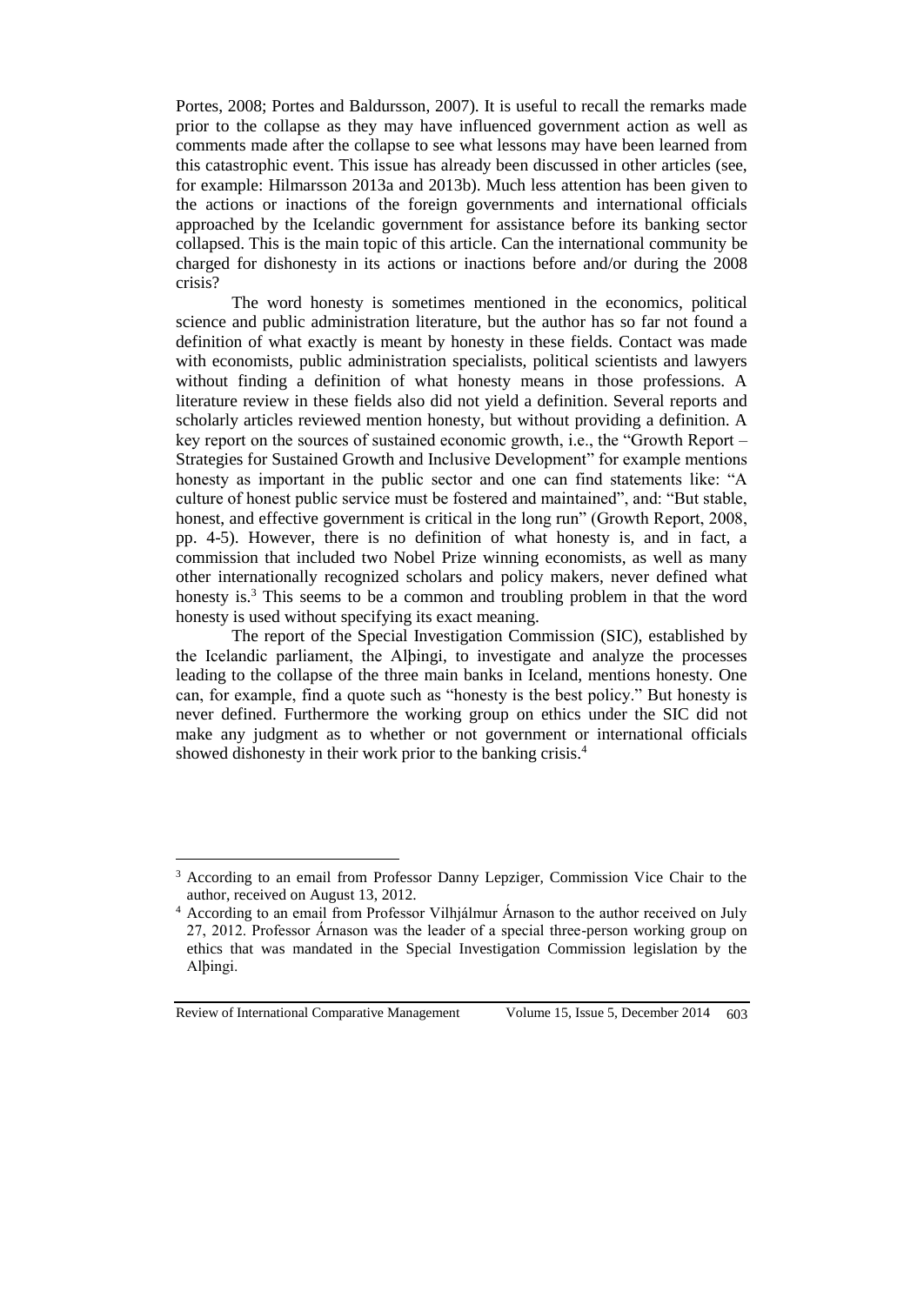In this article honesty<sup>5</sup> is defined with Ayn Rand's discussion of honesty in mind. Rand's honesty is a refusal to pretend that facts from reality are other than they are. According to Rand one should not fake reality for others or oneself. Rand states that the virtue of honesty is that "one must never attempt to fake reality in any manner." (Rand, 1961, p. n.p). Honesty "is the recognition of the fact that you cannot fake existence" and "is the recognition of the fact that the unreal is unreal and can have no value." (Rand, n.d, p. n.p). In other words what is not so is not so. Things must be understood for what they are.

Tara Smith devotes a chapter to honesty in her outstanding book "Ayn Rand's Normative Ethics – The Virtuous Egoist." According to Professor Smith, faking "refers to familiar forms of pretending that things are other than they are, such as deliberately omitting pertinent information about a subject, covering something up, or twisting one's account of a situation to foster misleading impressions"<sup>6</sup> (Smith, 2006, p. 76). And she goes on to note that "misrepresenting facts does not change them. However successfully one might fool another person, faking is ultimately futile" (Smith, 2006, p. 105). Pretending that things are other than they are does not make them other than they are. As Tara Smith notes, "dishonesty can sometimes fool other people, but it cannot fool reality" (Smith, 2006, p. 81). "Facing reality is in a person's interest, even when certain aspects of reality are threatening, because it allows him to proceed rationally – realistically – and thus with the chance of overcoming threats...." (Smith, 2006, p. 105).

In addition to Rand's definition, and Smith's discussion, of honesty, the following statement from Susan Rose-Ackerman is also used in this article: "Honesty is an important substantive value with a close connection to trust. Honesty implies both truth-telling and responsible behavior that seeks to abide by the rules. One may trust another person to behave honestly, but honesty is not identical to trustworthiness. A person may be honest but incompetent and so not worthy of trust" (Rose-Ackerman, 2001, p. 526).

Ayn Rand's definition and Rose-Ackerman's observation triggered the following issues that need to be kept in mind when answering the research questions stated in the introduction above:

(i) Was the international community (governments including central banks as well as international organizations) dishonest in its response to the Icelandic authorities when they requested assistance to rescue the banking system? This question needs to be addressed since attempts were made to have the Icelandic

 $\overline{a}$ 

<sup>5</sup> When searching for a definition of honesty the author was in contact with Professor Tara A. Smith who recommended Ayn Rand's discussion of honesty in Galt's speech, as well as in her essay "The Objectivist Ethics," which is in *The Virtue of Selfishness.* For fuller elaboration, see Leonard Peikoff's discussion of honesty in *Objectivism: The Philosophy of Ayn Rand*, pages 267-276. Professor Smith also devotes a chapter to honesty in her book *Ayn Rand's Normative Ethics: The Virtuous Egoist*. Email received from Professor Smith September 17, 2012.

<sup>6</sup> Tara Smith also refers to Peikoff´s Objectivism, pp. 267-268 where he explains that honesty is its obverse: the rejection of unreality, the recognition that only existence exists.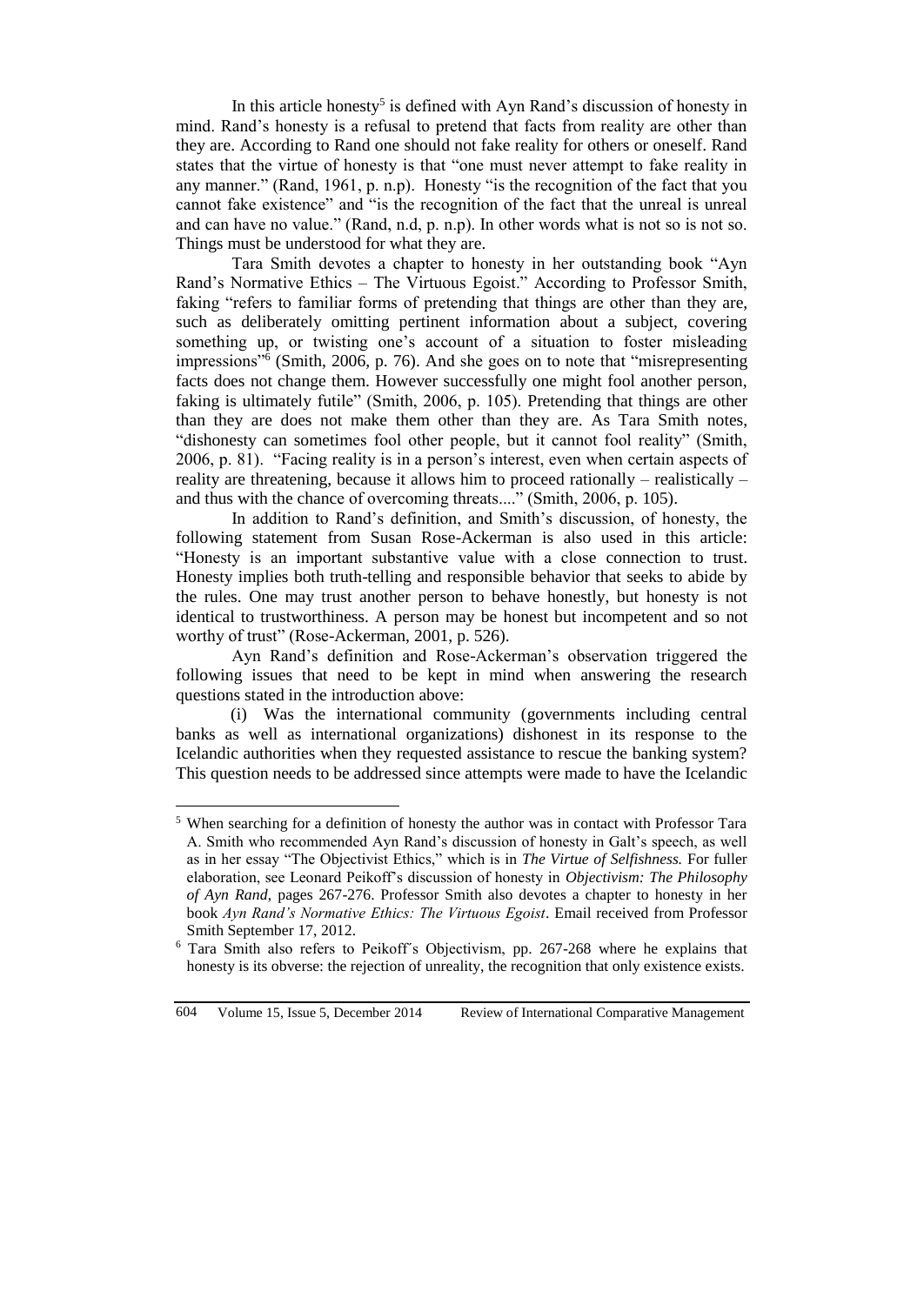government give a sovereign guarantee for foreign deposits in failed private banks beyond the amount the accounts had been insured for. Did the international community seek to fake reality by deliberately and falsely claiming that Iceland had a responsibility that it did not have? Such actions could have serious consequences, not only for Iceland, but also for citizens of other countries involved. Dishonesty here could include deliberately omitting pertinent information or twisting one's account of a situation to foster a misleading impression.

(ii) Was the international community incompetent in the sense that it did not understand that flaws in European banking regulations had resulted in excessive cross border banking expansion in Europe that could contribute to, or even cause, a global banking crisis?

# **3. Pre-crisis attempts to rescue the Icelandic banking system**

From March to early October 2008 the Central Bank of Iceland (CBI) made desperate attempts to increase its foreign exchange reserves. The communications, including emails, between the CBI and other central banks approached were documented and made public by the Special Investigation Commission (SIC) that delivered its report to the Alþingi on April 12, 2010.

According to the SIC report, the Bank of England was first approached in March 2008 because of large Icelandic cross border bank operations in the UK. The CBI requested a bilateral currency swap arrangement with the Bank of England. The Bank of England appeared to be suspicious about the intentions of the CBI and wanted clarification of what the funds would be used for. In late March 2008 a formal letter was written and sent from the CBI to the European Central Bank (ECB). The response to that letter was to ask if the CBI had approached the IMF, the Bank of International Settlements, and other central banks, in addition to the Bank of England. It is notable that in March 2008 the ECB thought that the IMF should be contacted.

During the IMF Spring Meetings in Washington DC in April 2008, CBI representatives met with Nordic central bank officials, including central bank governors. According to the SIC report it appears that the governor of the Swedish central bank, the Swedish Riksbank, Stefan Ingves, had been given the responsibility of coordinating reactions to the CBI request on behalf of the Nordic central bank governors.

It is clear that Mr. Ingves did not have much confidence in the CBI representatives. In a letter to the SIC on January 22, 2010 he commented that "My own impression was that the Icelandic representatives were stressed, not particularly well prepared, and not fully appreciated [sic] the risks at hand" (Rannsóknarnefnd Alþingis, 2010, p. 170). Discussion also arose about conditions in the event of financial assistance from the Nordic countries to Iceland, showing that at this stage not much trust existed between the CBI and the other Nordic central banks and not much trust in the government of Iceland either.

Review of International Comparative Management Volume 15, Issue 5, December 2014 605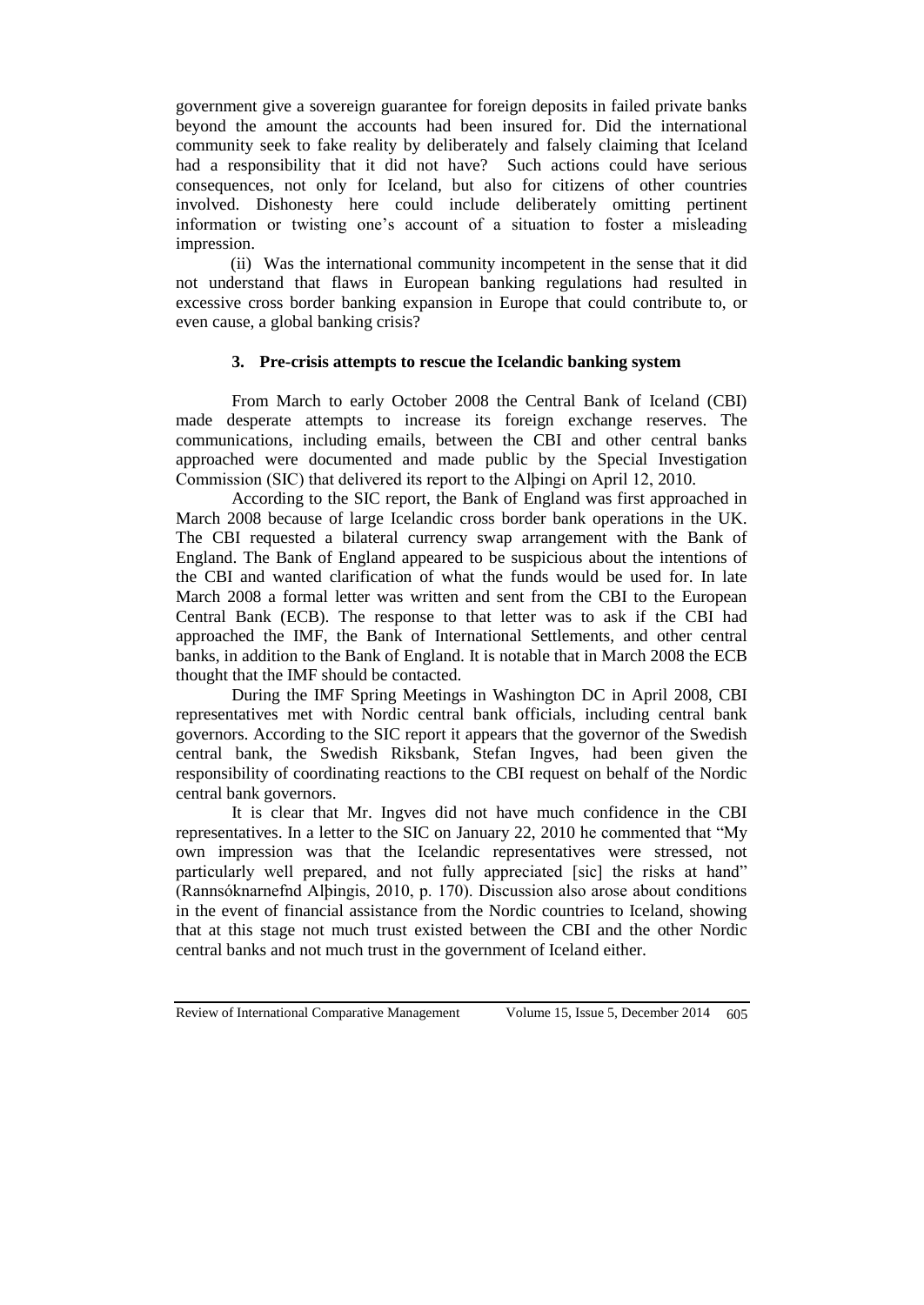During the 2008 IMF Spring Meetings the governor of the Bank of England, Mervyn King, stated that it was necessary for the CIB to clarify how the swap arrangements would be used. He also asked what the government would do if a run on the banks occurred the next day. This shows that the Bank of England thought that the Icelandic banking system could be at risk of collapsing at any time. Finally, Timothy F. Geithner, president of the Federal Reserve Bank of New York, was approached. He had already been in contact with other central bank governors and is reported to have "had doubts" explaining that assistance to Iceland would need to be large to have the intended effects, more than US\$10 billion.

On April 23, 2008 Mr. King sent a letter to Davíð Oddsson, governor of the CBI, in which he said that in his "judgement, the only solution to this problem is a programme to be implemented speedily to reduce significantly the size of the Icelandic banking system" (Rannsóknarnefnd Alþingis, 2010, p. 172). Furthermore he stated that he "would very much like to discuss how the international community could offer help to Iceland in respect of designing such a solution by raising the matter at the dinner of G10 Central Bank Governors to be held in Basel on 4 May. I have spoken about this with Stefan Ingves, Governor of the Riksbank in Sweden, and we shall both be requesting a discussion at the dinner" (Rannsóknarnefnd Alþingis, 2010, p. 173). In his letter in response, Mr. Oddsson asked Mr. King to reconsider and stated that "the Icelandic banks are well capitalised but they are dealing with a problem of perception" (Rannsóknarnefnd Alþingis, 2010, p. 174). Mervyn King did not respond to that letter.

On May 16, 2008 a currency swap arrangement between the CBI and the Nordic central banks was signed under conditions agreed to by the CBI governors and key Icelandic ministers (the prime minister, the foreign minister and the finance minister). None of the major central banks were involved and the amount was a modest 1.5 billion Euro. On June 6, 2008 Mr. Oddsson wrote a letter to Timothy F. Geithner informing him that in his opinion the currency swap agreements with the Nordic countries had been successful and "[also, as demonstrated by the Nordic facility, the size of the arrangement is not necessarily a decisive issue at this juncture. In my view the perception of strong allies is more important. An arrangement with the Fed would therefore be of monumental significance. I would very much appreciate it if you would give the matter some further thought and be in touch. We would be happy to provide any further information that you would deem helpful."[...] "The perception of strong and far reaching alliances is more important than size. The perception of a lack of allies may have [the] opposite effect" (Rannsóknarnefnd Alþingis, 2010, p. 179).

At the end of September 2008, currency swap agreements between the United States and the Nordic countries (Denmark, Norway and Sweden) were announced – Iceland was not included. The same day Mr. Oddsson wrote to Mr. Geithner that "the announcement this morning of the new currency swaps appears to have enhanced confidence for the participating countries. However, given the perception that the Nordics are one, including Iceland, the new agreement may appear to the markets as having left us in the lurch" (Rannsóknarnefnd Alþingis,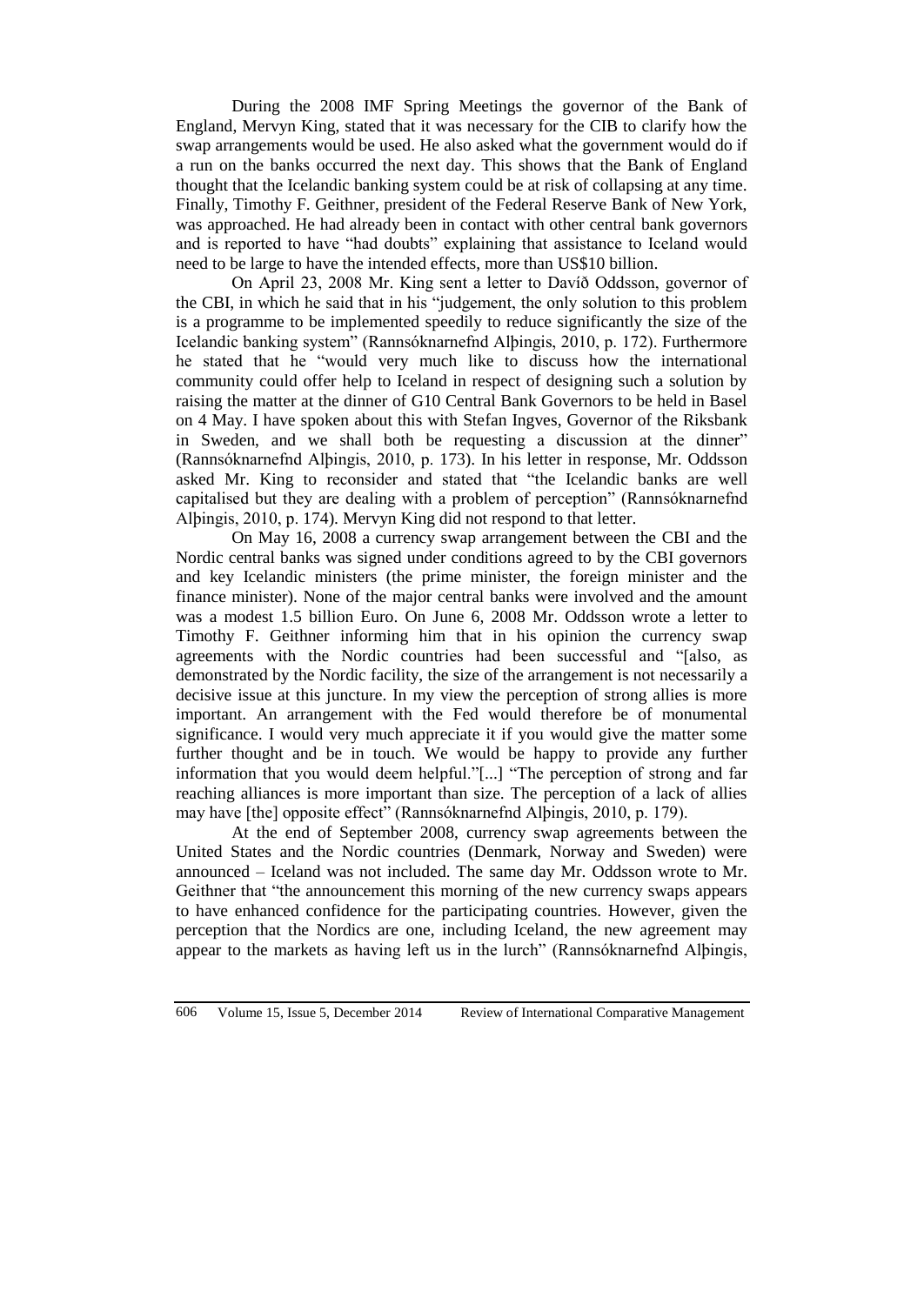2010, p. 179). The Federal Reserve was asked to reconsider, but in early October the final answer was no.

At this point in time Iceland was completely isolated. The three largest Icelandic Banks collapsed in early October 2008 and Iceland had no other option but to approach the IMF. An agreement between the government of Iceland and the IMF was signed on October 24, 2008.

### **4. Did the international community show dishonesty?**

Considerable research has been done looking into the pre-crisis actions and inactions of the government of Iceland (see, for example, Hilmarsson 2013a and 2013b). Less attention has been given to the actions and the inactions of the foreign governments and officials approached by the Icelandic government for assistance before its banking sector collapsed. Were they honest in their actions vis-à-vis their own citizens or the citizens of Iceland? This is a question that merits research and would, in fact, merit a separate investigation. Is it possible that they acted honestly but were incompetent and therefore not trustworthy e.g. not understanding or recognizing flaws in European integration and the possible consequences?

Before the crisis hit, the Icelandic banks had, as discussed above, expanded their operations aggressively, including into the UK and the Netherlands. This included the so called "Icesave" accounts, which were offering interest rates that were considered favorable by many. As Joseph E. Stiglitz states in his book Freefall, "[t]he depositors foolishly thought there was a 'free lunch': they could get higher returns without risk" (Stiglitz, 2010, p 23). They may also have thought that their own governments in the UK and the Netherlands were doing their regulatory job. When these privately owned Icelandic banks could no longer honor their commitments during the 2008 crisis the UK used strong-arm tactics, including invoking an anti-terrorist law against Iceland and insisting that Icelandic taxpayers bail out depositors from the UK and the Netherlands beyond the amounts the accounts had been insured for. As Stiglitz asks: "Why should Iceland's taxpayers be made to pay for the failure of a private bank, especially when the foreign regulators had failed to do their job of protecting their own citizens?" (Stiglitz, 2010, p. 23). Many Icelanders asked the same question.

As Stiglitz argues, the banking expansion in Iceland "exposed a fundamental flaw in European integration" (Stiglitz, 2010, p. 23). In "the single market" any European bank could operate in any EU country and the responsibility for regulation was put on the home country (in this case Iceland). If the home country failed to do its job the citizens of other countries could lose large sums of money: "Europe didn't want to think about this and its profound implications; better simply make little Iceland pick up the tab, an amount some put as much as 100 percent of the country's GDP" (Stiglitz, 2010, p. 23). This is a sharp criticism of the EU and coming from a Nobel Prizewinning economist. An investigation into the actions and inactions of foreign government and international officials,

Review of International Comparative Management Volume 15, Issue 5, December 2014 607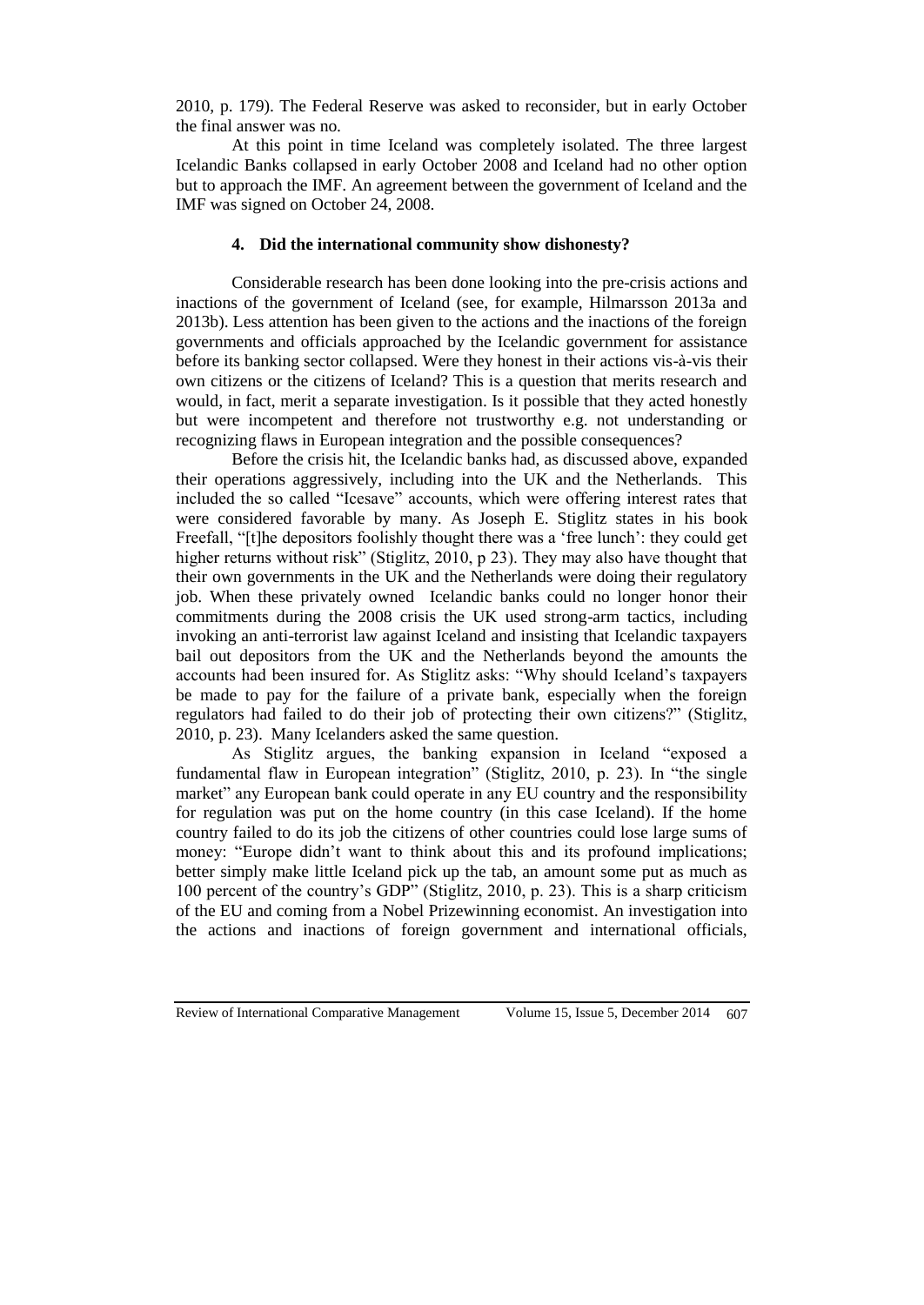including EU officials, would be justified and those individuals and the institutions involved should be held accountable.

After the crisis hit, the Icelandic government twice reached a settlement on the Icesave accounts that were approved by the majority of the Icelandic parliament, the Alþingi. The president of Iceland twice refused to sign the legislation approved by the Alþingi. This triggered two national referendums in which the people overwhelmingly voted no. Finally the EFTA Court ruled that there was no legal basis for the case of Britain, the Netherlands and the EU against Iceland.

The president of Iceland described these events well in a speech at a meeting of OECD ambassadors in Paris on 27 February 2013: "And, when we faced the (...) Icesave dispute in which the Governments of the United Kingdom and the Netherlands, supported by all EU governments and others, demanded that the ordinary people of Iceland – fishermen, farmers, teachers, nurses – should shoulder through their taxes the debts of a failed private bank – we had to choose between the financial interests as they were presented by the established leadership of Europe and the democratic will of the Icelandic nation and decided to allow democracy to prevail.

Following the two referendums, in which the people overwhelmingly voted No, the economy started to recover, becoming healthier with each quarter. The financial doomsayers, whether experts or leaders, who advised strongly against the democratic will of the people turned out to be entirely wrong in their analysis and predictions; a result which certainly should serve as a challenge to many of the policies which are still being advocated and followed in many countries.

When the EFTA Court last month ruled that there was no legal basis for the case of Britain, the Netherlands and the EU against Iceland, it became clear that in addition to the democratic will of the people, justice and the rule of law was also on our side" (Grímsson, 2013, p. 5-6).

Trade relations between Iceland and the UK have been important for both nations for decades. Political relations have, however, sometimes been tense. When Iceland expanded its fisheries territory to 200 miles, the UK government sent its navy into Icelandic territory, an unprecedented act given that both Iceland and the UK are NATO member states. The dispute over fisheries territories, the so-called Cod Wars, was long with dangerous friction between the Icelandic Coast Guard and the British Royal Navy. Again, in this case to the UK used strong-arm tactics, in essence behaving like colonizers against a colony.

Recently the UK government has expressed strong interest in purchasing electricity from Iceland via a submarine cable to the UK. This would help the UK meet its growing energy needs and be part of its transition to clean energy. A submarine cable would be a large and long term investment. Moreover, if successful it could benefit both nations. But several issues need to be settled, including energy prices, energy quantity, contract duration, as well as funding and ownership of the cable. Given past tensions the question remains whether these two nations can cooperate on such a large project so as to be mutually beneficial.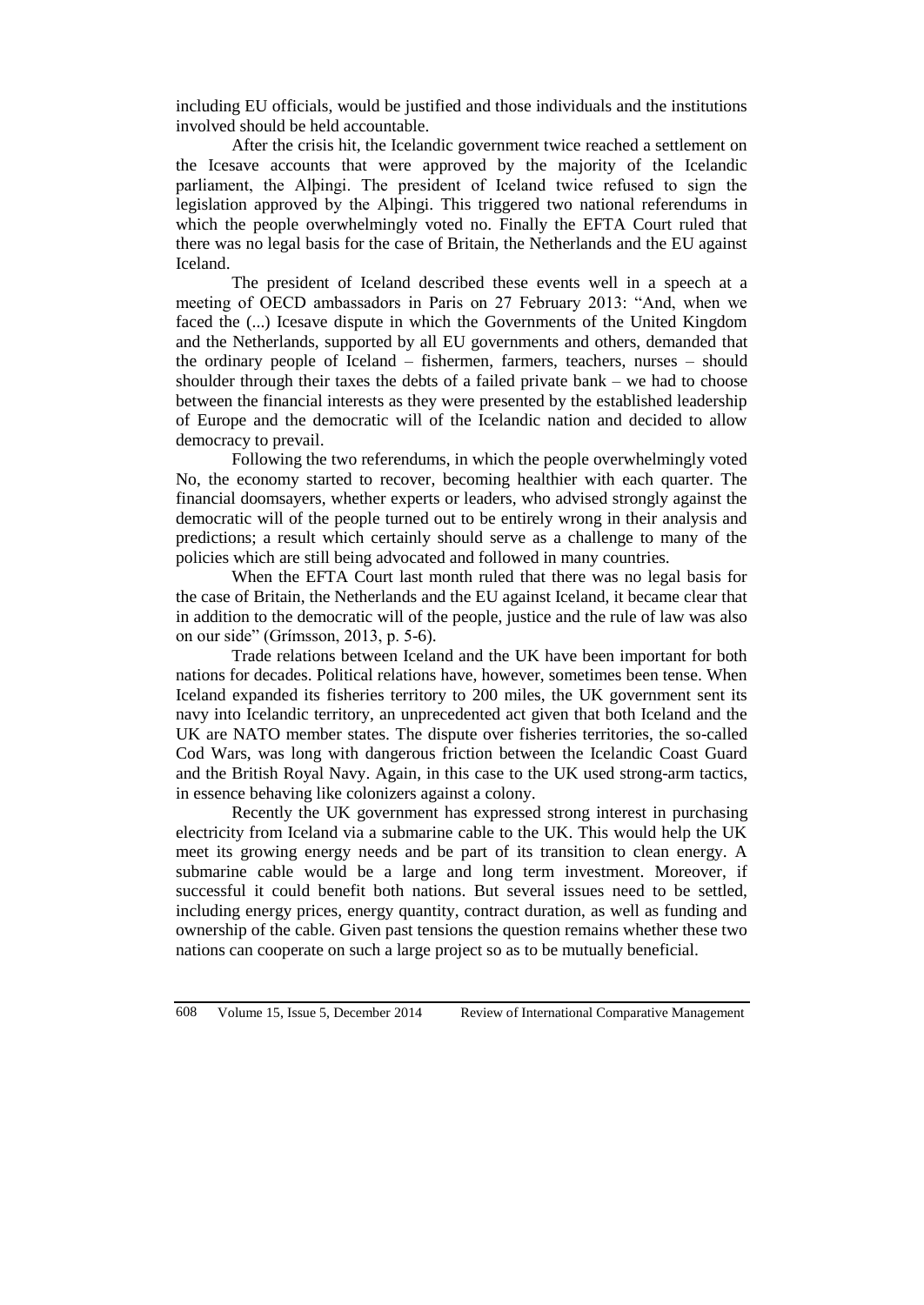The experience that Iceland underwent during the crisis means that Iceland needs to rethink its foreign policy and how it relates to other nations that have often been considered friendly. The UK has been hostile towards Iceland before, so its refusal to assist followed by aggressive action, poorly disguised as being under an anti-terrorist act, should not come as a surprise. Iceland also perhaps naïvely tends to consider the other Nordic countries as big brothers who would help their little brother if things went wrong. History shows that the Nordic countries think primarily of their own interests when crisis hits and their own interest would often be to protect their relations with larger nations like the UK rather than help the smallest "Nordic brother." This was also the case during the Cod Wars. Relations with the US have also fundamentally changed. Had the financial crisis hit during the Cold War the response from the US would probably have been far different from what it turned out to be post Cold War.

Given the verdict of the EFTA Court it is now clear that Iceland did not have the responsibility to provide a sovereign guarantee for the failed private banks. Considering the demands from the UK and the Netherlands, supported by the EU, one could argue that they behaved dishonestly in deliberately and falsely claiming that Iceland had responsibilities that it did not have. The possibility also arises that these parties failed to understand pre-crisis weaknesses in EU regulation and their reaction should rather be labeled as incompetence than dishonesty. In that case more international efforts should have been made to assist Iceland when weaknesses in the EU financial system materialized.

# **5. Conclusions**

Clearly, by promoting the idea that Iceland should become an international financial center, the government of Iceland did express strong faith in the banking sector and did encourage its expansion. The president of Iceland was also a strong supporter of expansion by the three largest banks as can be seen from the speeches he made overseas. The government generally welcomed the expansion of the banks but did not take credible measures to protect the economy in the event of a banking crisis. Possibly, the collapse of the banks could have been prevented had the government (the prime minister and the cabinet) taken a drastic measure in the shape of insistence on downsizing the banking sector or relocating most of its cross border operations (Hilmarsson 2013a and 2013b).

When the Central Bank of Iceland made attempts to increase its foreign exchange reserves in March 2008, there was little trust between the CBI and other central banks. It was logical that the CBI would first contact the Bank of England given the large operations of Icelandic banks in the UK. Both institutions had an interest in finding a solution if possible. The Bank of England offered its assistance to approach the "international community" to help reduce the size of the Icelandic banks, but it was unclear how this could be done and Iceland had few reasons to trust the Bank of England. As discussed above, mistakes were made in Iceland, but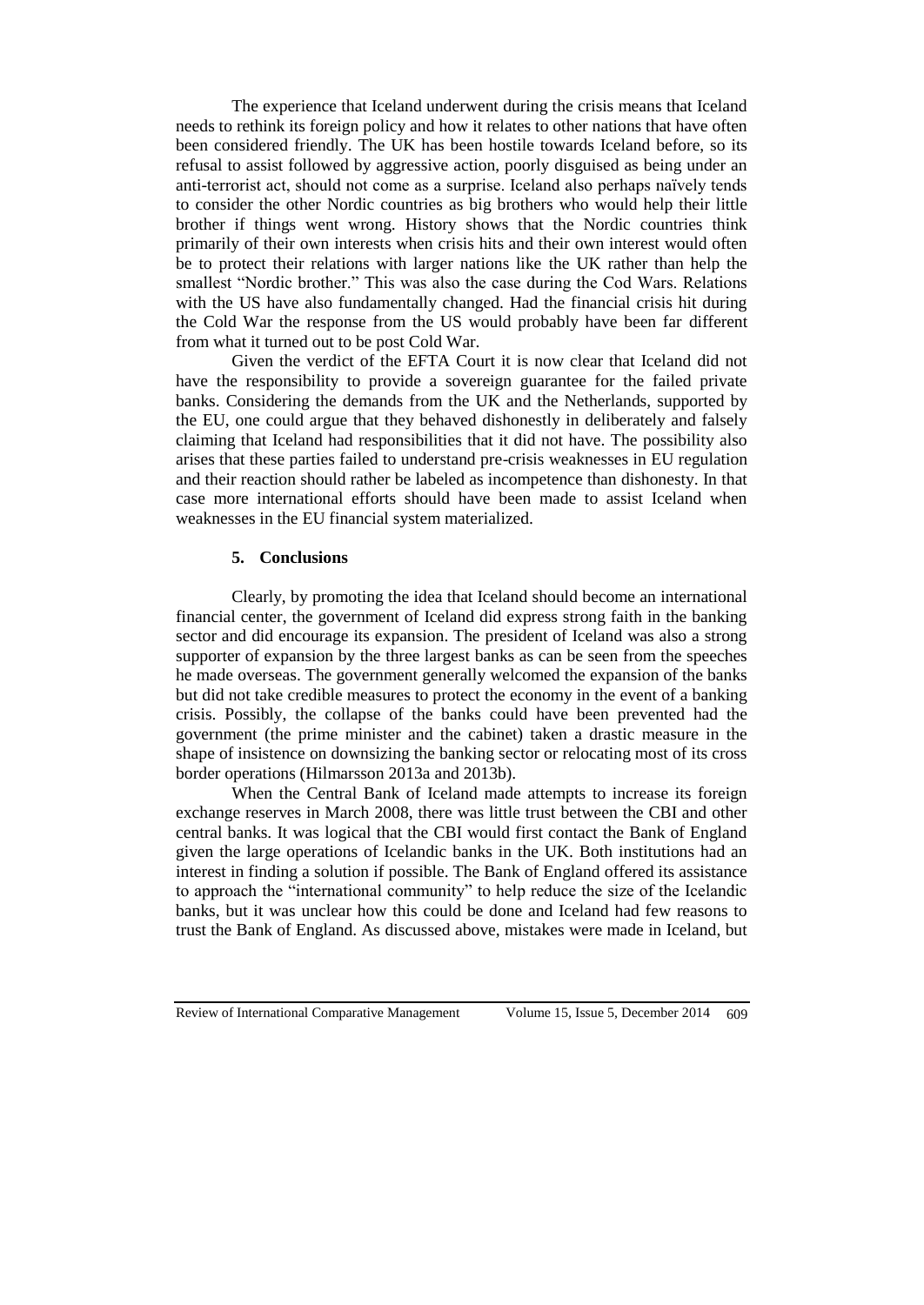it is also clear that the UK has a long history of hostility towards Iceland, for example during the "Cod Wars."

When the banking system fell in Iceland the UK again used strong-arm tactics: invoking an anti-terrorist law against Iceland. Given this history pre- and post-crisis, Iceland needs to be careful in its relations with the UK. The government of Iceland twice reached a settlement on the Icesave accounts, settlements rejected in two national referendums.

Arguably, the governments of the Netherlands and the UK tried to fake reality by suggesting that the Icelandic government, i.e. Icelandic taxpayers, should be made responsible for paying the debts of private banks. The EFTA Court ruling confirms that Iceland did not have this responsibility. In retrospect one can argue that the EU showed dishonesty by supporting the Netherlands and the UK in demanding a sovereign guarantee for failed private banks. The Icelandic banking expansion exposed weaknesses in EU integration and may also confirm a certain incompetence within the EU in designing an EU-wide banking system.

The Nordic countries were hesitant to support Iceland during the crisis. Their relationship with the Netherlands and the UK is much more important, politically and economically, than their relationship with Iceland. The close coordination between the Riksbank of Sweden and the Bank of England on how to respond to Iceland's problems shows that the Nordic countries first and foremost take care of their own interests during times of crisis. This can hardly be considered dishonesty but it shows that they are not trustworthy protectors of Iceland's interests.

Additionally, the Nordic countries had enough problems on their own hands: being by far the largest owner of the banking systems in the Baltic States made them vulnerable and the Scandinavian banking systems were closely interlinked. A Baltic banking crisis could have triggered a Scandinavian banking crisis that could then have destabilized the fragile European Banking system (Hilmarsson 2014a and 2014b). The Baltic and Scandinavian banking systems still remain heavily interconnected and vulnerable post-crisis.

The US could be counted on as Iceland's strong ally during the Cold War but weaker political ties after the Cold War meant that they no longer want to get involved. Following its own interest can hardly be considered dishonest but also shows that Iceland cannot rely on the US for assistance during times of crisis.

In retrospect Iceland was lucky that its banking system was not rescued by major central banks as this could have brought the debt level of the country to an unsustainable level. Iceland was fortunate not to have to serve the interest of the Euro area and the Icesave dispute was resolved in two national referendums and eventually in the EFTA Court. However dishonest and incompetent the Icelandic and foreign officials may have been, democracy found a way to ameliorate what could have been a truly catastrophic situation for Iceland.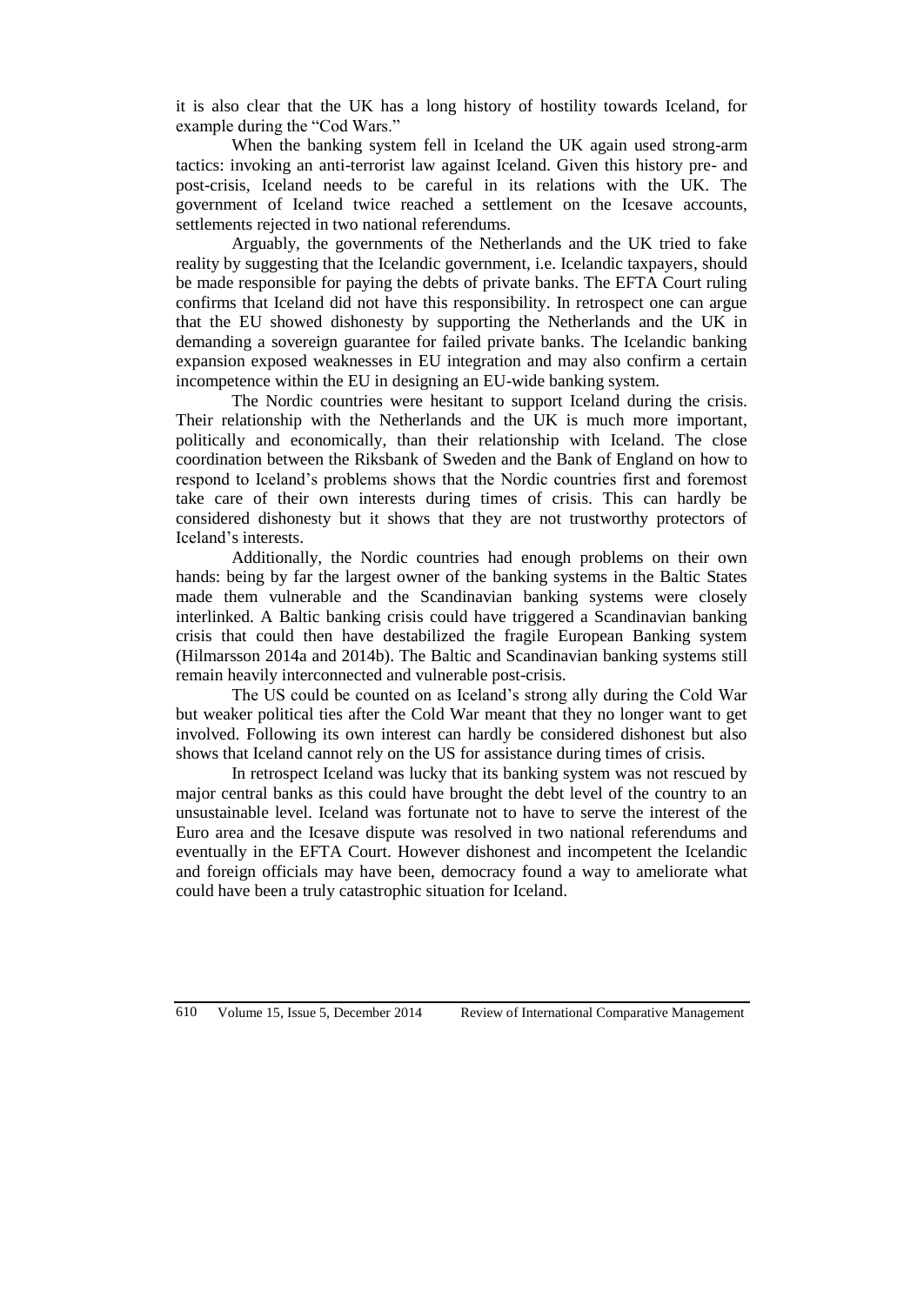# **References**

- 1. Aliber, R.Z. (2008). Monetary Turbulence and the Icelandic Economy. Lecture at the University of Iceland, May 5, 2008.
- 2. Buiter, W., and Sibert, A. (2008a). The collapse of Iceland's banks: the predictable end of a non-viable business model, available at: http://voxeu.org/article/iceland-s-banking-collapse-predicable-end-andlessons-other-vulnerable-nations (Accessed on January 19, 2015)
- 3. Buiter, W., and Sibert, A. (2008b). The Icelandic banking crisis and what to do about it: The lender of last resort theory of optimal currency areas. CEPR Policy Insight No. 26, available at: http://www.willembuiter.com/iceland.pdf (Accessed on February 5, 2015)
- 4. Daníelsson, J., and Zoega, G. (2009). Collapse of a Country. Second edition, available at: http://www.riskresearch.org/files/e.pdf (Accessed on February 16, 2015)
- 5. Danske Bank (2006). Research. Iceland: Geyser crisis, available at: http://www.mbl.is/media/98/398.pdf (Accessed on March 2, 2015)
- 6. Eggertsson, T., and Herbertsson, T. T. (2009). System Failure in Iceland and the 2008 Global Financial Crisis. Paper presented at the 13th Annual Conference of ISNIE, Walter A. Haas School of Business, University of California at Berkeley, June 18-20, 2009, available at: http://papers.isnie.org/paper/373.html (Accessed on March 12, 2015)
- 7. Flannery, M. J. (2009). Iceland's Failed Banks: A Post-Mortem. Prepared for the Icelandic Special Investigation Commission, available at: http://sic.althingi.is/pdf/RNAvefVidauki3Enska.pdf (Accessed on March 16, 2015)
- 8. Grímsson, Ó. R. (2013). A clean energy economy lessons from Iceland A Speech by the President of Iceland Ólafur Ragnar Grímsson at a meeting of OECD Ambassadors, OECD Paris 27 February 2013, available at: http://www.forseti.is/media/PDF/2013\_02\_27\_OECD\_CleanEnergy.pdf (Accessed on January 3, 2015)
- 9. Growth Report Strategies for Sustained Growth and Inclusive Development. (2008). International Bank for Reconstruction and Development/The World Bank 2008, available at: http://cgd.s3.amazonaws.com/GrowthReport Complete.pdf (Accessed on February 20, 2015)
- 10. Herbertsson, T. Þ., and Mishkin, F. S. (2006). Financial stability in Iceland. Iceland Chamber of Commerce, available at: http://www.vi.is/files/ 555877819Financial%20Stability%20in%20Iceland%20Screen%20Version.p df (Accessed on March 10, 2015)
- 11. Hilmarsson, H. Þ. (2014a). Small States in a Global Economy Crisis, Cooperation and Contributions. Series on Economic Issues, Problems and Perspectives. Nova Science Publishers, Inc. New York.

Review of International Comparative Management Volume 15, Issue 5, December 2014 611